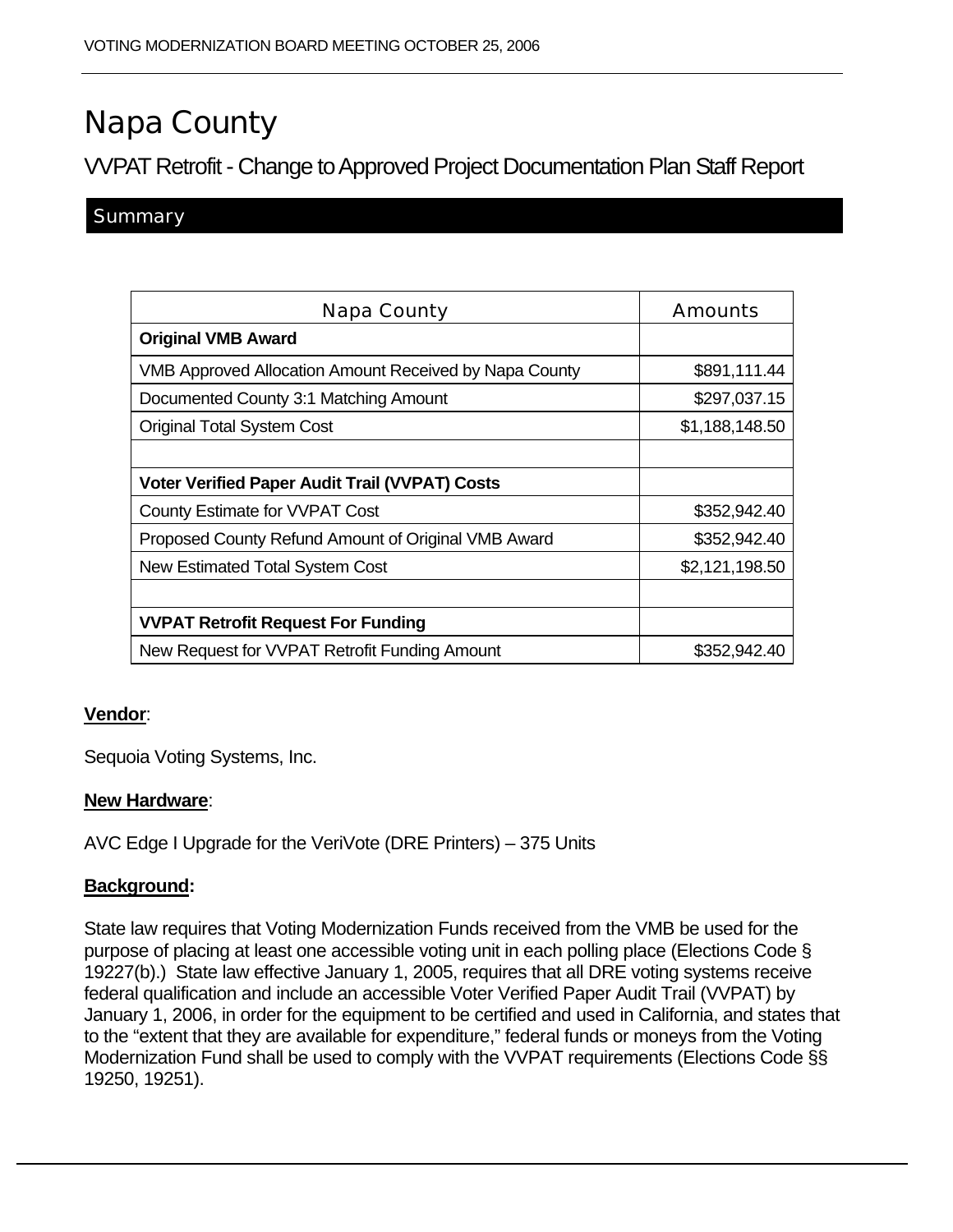Napa County VVPAT Retrofit – Change To Approved Project Documentation Plan Staff Report

The Help America Vote Act of 2002 (HAVA) specifies standards that voting systems must meet in order to comply with federal mandates. However, HAVA does not require that DRE voting systems come equipped with a VVPAT. The Secretary of State has received guidance from the Election Assistance Commission (EAC) that HAVA funds may not be used to retrofit an otherwise HAVA-compliant voting system with a VVPAT. A voting system that is equipped with a VVPAT at the time of its purchase, however, is an eligible HAVA expense because the VVPAT meets the federal voting system standard for a manual audit capacity.

HAVA Section 251(c)(1) allows a State to "use a requirements payment as reimbursement for costs incurred in obtaining voting equipment which meets the requirements of Section 301 if the State obtains the equipment after the regularly scheduled general election for Federal office held in November 2000."

The Secretary of State's Office received an opinion from the EAC that permits a county to remit funds it received through the Voting Modernization Bond Act and to receive a "retroactive payment," pursuant to Section 251(c)(1), to pay the costs of purchasing a HAVA Section 301 compliant voting system from HAVA resources received by the State.

## **Staff Report**:

At the July 16, 2003, meeting of the Voting Modernization Board, the Board approved Napa County's Project Documentation Plan and awarded funding for the reimbursement of the county's purchase of 250 Sequoia AVC Edge DRE Units. Napa County purchased an additional 100 AVC Edge units using HAVA 102 Punch Card Replacement funds. The county used this new equipment at the March 2, 2004 Presidential Primary Election.

Napa County was one of the first to apply for Proposition 41 funding and began modernizing their voting equipment before the state requirements for a VVPAT were enacted. Consequently, the county was required to retrofit all of the Sequoia AVC Edge DRE machines to include a VVPAT printer. These newly equipped machines were successfully implemented countywide during the June 6, 2006 Primary Election.

Napa County is requesting that the Board allow the county to return funds received from the VMB in order to qualify for retroactive reimbursement from HAVA for their purchase of a HAVA Section 301 compliant voting system and concurrently requests funding from the VMB to fund their VVPAT retrofit costs.

Napa County would be required to refund the retrofit cost of \$352,942.40 to the Voting Modernization Fund (VMF) from the county's general fund before the county would be eligible for any VMB funding for the VVPAT retrofit or any retroactive reimbursement from HAVA Section 301. Once the refund for the retrofit cost has been received and deposited back into the VMF and confirmation of that deposit has been received from the State Controller's Office, the VMB would notify Napa County and the Secretary of State's HAVA coordinator that the deposit has been completed.